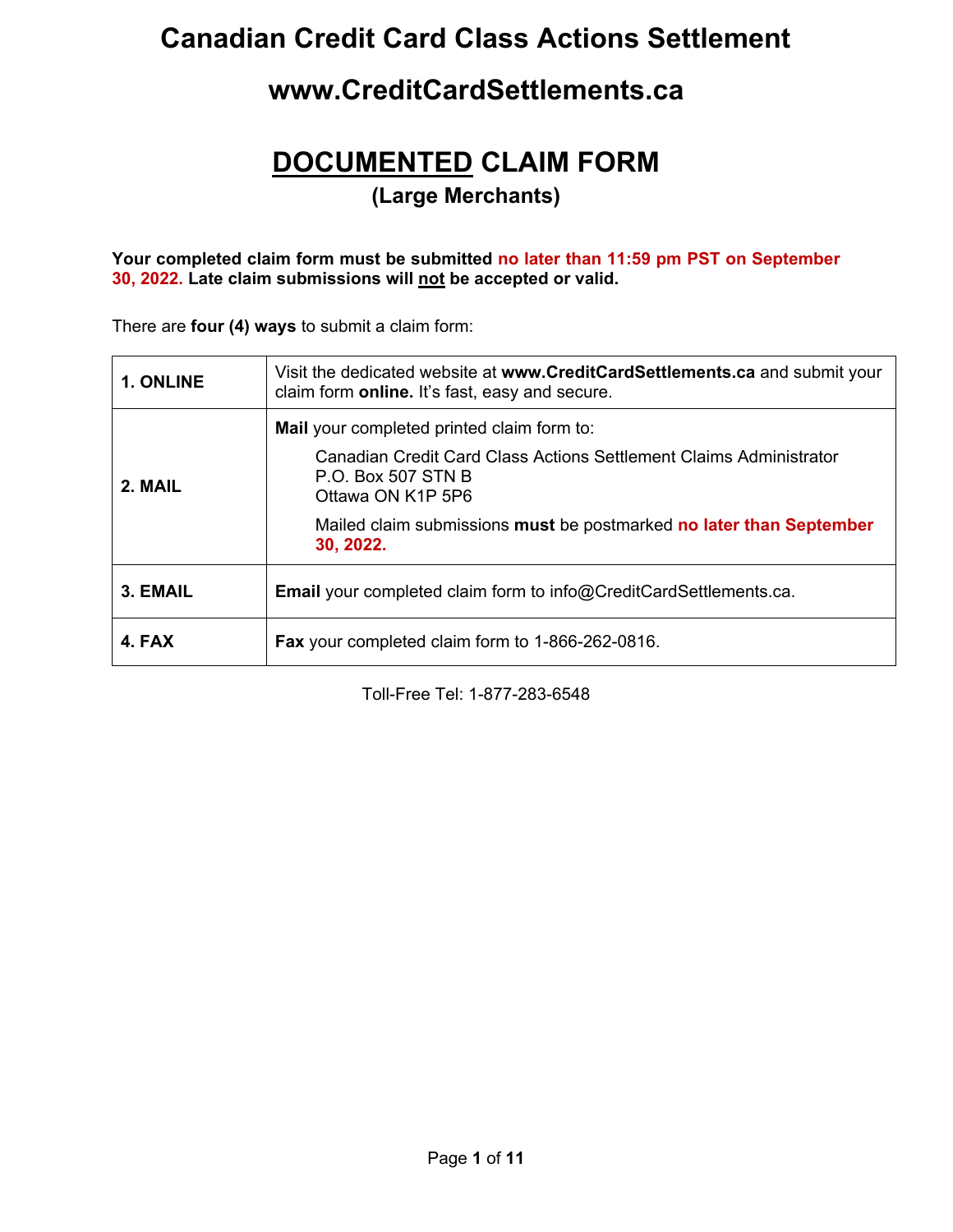# **Canadian Credit Card Class Actions Settlement**

### **PLEASE READ THE DOCUMENTED CLAIM FORM INSTRUCTIONS BELOW CAREFULLY**

You can make a claim if you are a Settlement Class Member. A Settlement Class Member is any person or entity resident or operating in Canada who accepted Visa or Mastercard credit cards as payment for the supply of goods or services in Canada at some time between **March 23, 2001 to September 2, 2021**.

There are three (3) types of claims:

- **1)** Undocumented;
- **2)** Simplified; **OR**
- **3)** Documented.

The type of claim you can make depends on whether you are a Small, Medium or Large Merchant:

| <b>TYPE OF</b><br><b>MERCHANT</b> | <b>ANNUAL AVERAGE</b><br><b>REVENUE</b><br><b>OVER THE CLASS</b><br><b>PERIOD (CAD)</b> | <b>CLAIM</b><br><b>OPTIONS</b> | <b>PER YEAR CLAIM</b><br><b>AMOUNT (CAD)</b>                                                           |
|-----------------------------------|-----------------------------------------------------------------------------------------|--------------------------------|--------------------------------------------------------------------------------------------------------|
| <b>Small Merchant</b>             | Less than \$5 million                                                                   | Undocumented                   | \$30                                                                                                   |
| <b>Medium Merchant</b>            | Between \$5 million and<br>\$20 million                                                 | Simplified                     | \$250                                                                                                  |
|                                   |                                                                                         | Simplified                     | \$250                                                                                                  |
| <b>Large Merchant</b>             | More than \$20 million                                                                  | Documented                     | Proportional share of<br>Large Merchant fund<br>(to be determined once<br>all claims are<br>submitted) |

#### **This claim form is for a Documented claim only.**

If you opted out of this class action prior to December 5, 2021, you are **not** eligible to make a claim.

Class members **must** submit a claim to the Claims Administrator **no later than 11:59 pm PST on September 30, 2022.**

**IMPORTANT**: Only Settlement Class Members who are **Large Merchants** may submit a Documented claim. This type of claim must be supported by documentary proof of the Settlement Class Member's Interchange Fees or Credit Card Sales Volume. If you are a Small Merchant, you need to complete an Undocumented claim form. If you are a Medium Merchant, you need to complete a Simplified claim form.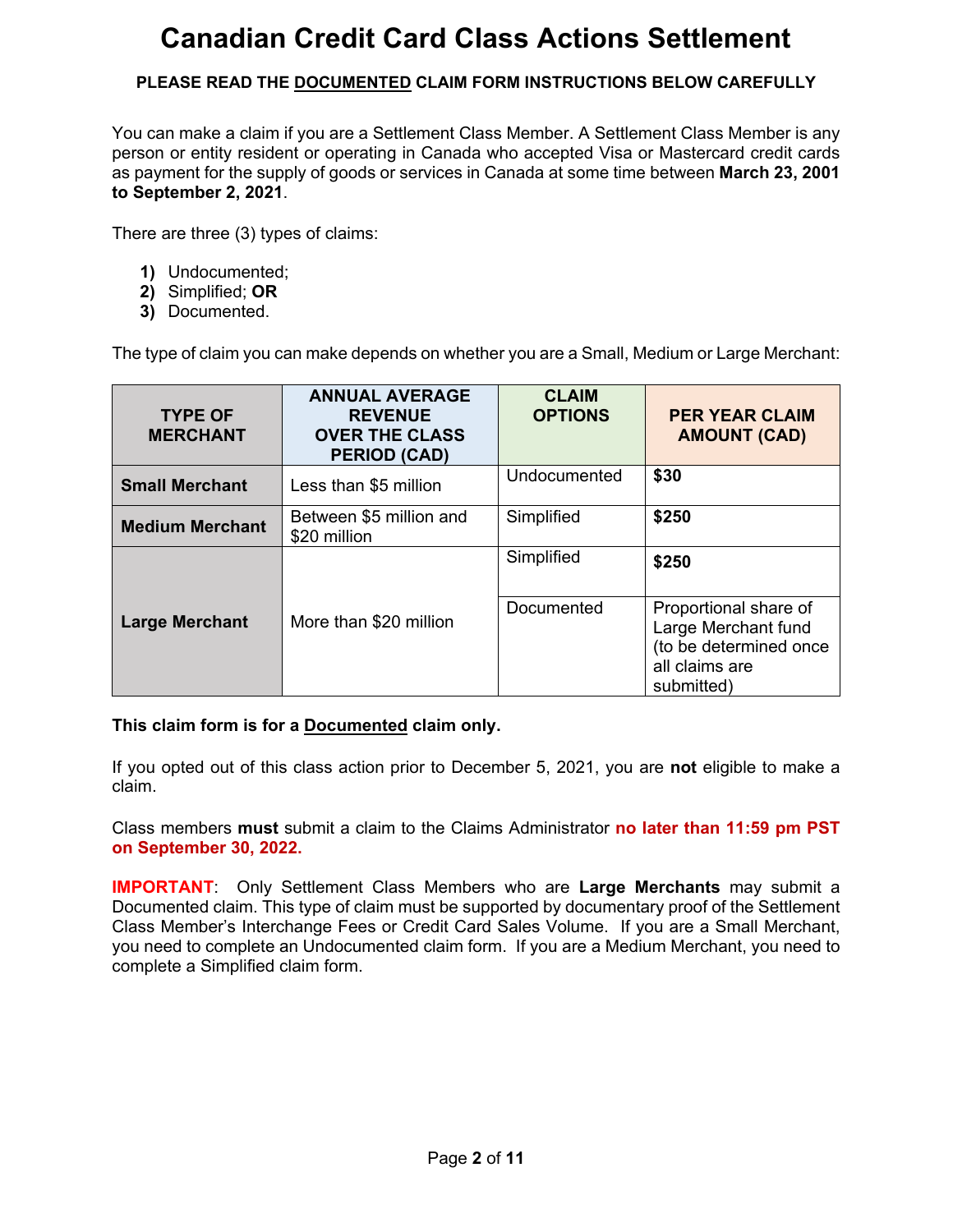#### **SECTION A: CLAIMANT NAME AND CURRENT CONTACTINFORMATION**

The claimant is the person making the claim on behalf of the Settlement Class Member.

The Claims Administrator will use the information that you provide to process your claim. If this information changes, you **MUST** notify the Claims Administrator.

Fields marked with an \* are mandatory.

| First Name*                                                |           | Last Name*                                                         |              |
|------------------------------------------------------------|-----------|--------------------------------------------------------------------|--------------|
| Mailing Address* (Street, P.O. Box, as applicable)         |           |                                                                    |              |
| $City*$                                                    | Province* |                                                                    | Postal Code* |
| Telephone Number* (with area<br>about your claim)<br>code) |           | Email Address (if provided, we will communicate primarily by email |              |

### **SECTION B: MERCHANT (COMPANY) INFORMATION**

The merchant is the Settlement Class Member on whose behalf the claim is being made.

| Merchant (Company) Name*                           |           |              |
|----------------------------------------------------|-----------|--------------|
| Mailing Address* (Street, P.O. Box, as applicable) |           |              |
| $City*$                                            | Province* | Postal Code* |

#### **SECTION C: CONFIRMATION OF PAYMENT METHOD**

Payments will be made by wire transfer (at the discretion of the Claims Administrator) **OR** cheque.

**\***You **must** complete the information below in the event that this claim is approved.

 $\Box$  Elect to receive compensation **by wire transfer** (at the discretion of the Claims Administrator). (Please note that most banks charge a fee to receive wire transfers. Any fee charged by your bank to receive the wire transfer is your responsibility and will not be recoverable from the Claims Administrator).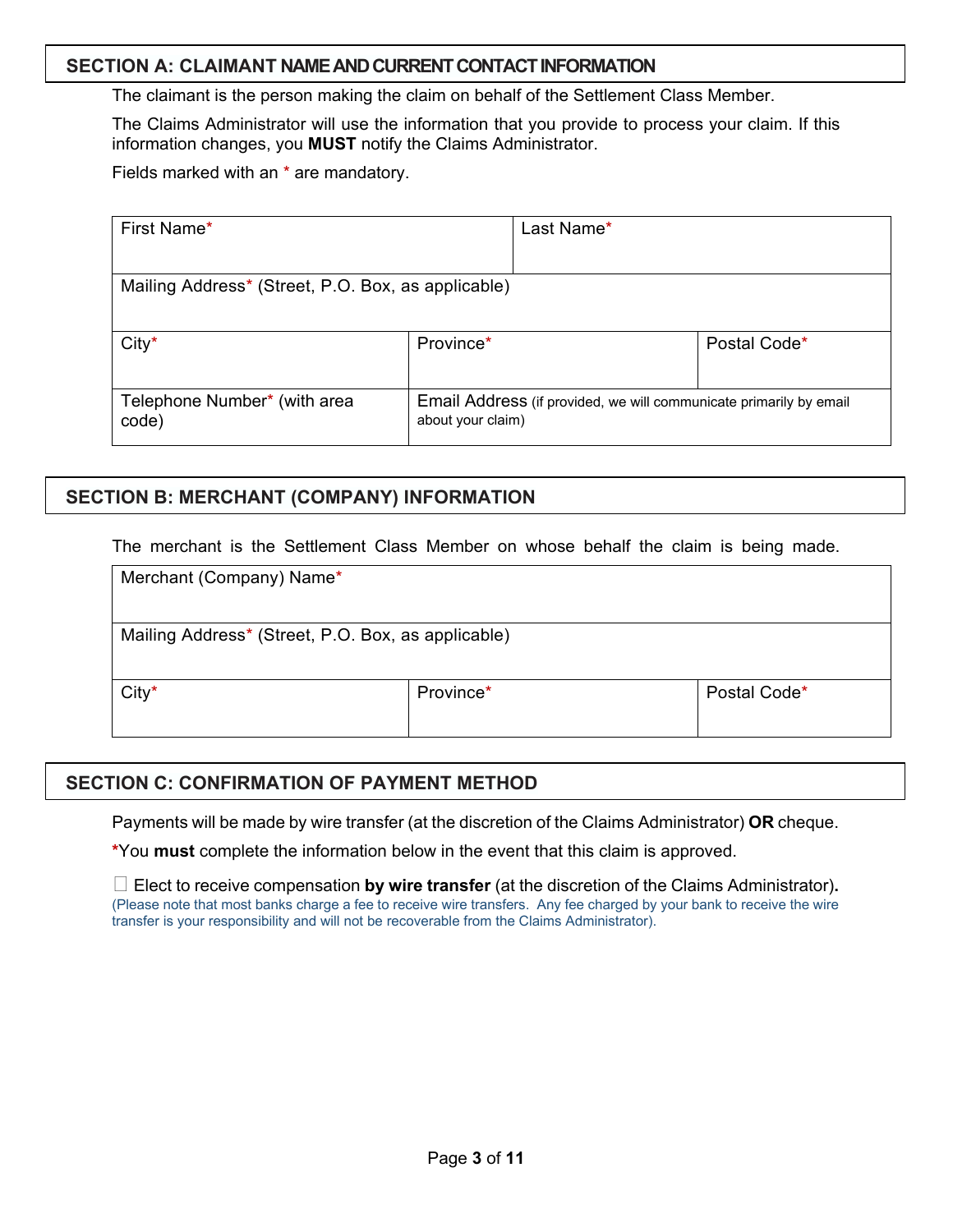| Account Holder Name*                     | Account Number*                   |
|------------------------------------------|-----------------------------------|
| Financial Institution Number* (3 digits) | Branch Transit Number* (5 digits) |
| Bank Swift Code*                         | Bank Address*                     |

Please also provide a void cheque.

Note that we can only issue wire transfers to US accounts if the accounts are set up to accept funds issued in Canadian dollars.

If you do not elect to receive a wire transfer, you will receive compensation **by cheque.**  (If at any time the mailing address changes or needs to be updated, please contact the Claims Administrator immediately to update).

## **SECTION D: INTERCHANGE FEES INFORMATION**

You **must** provide the information that will allow the Claims Administrator to determine the Settlement Class Member's Notional Entitlement in accordance with the Distribution Plan. **Complete the following table to extent this information is known.** 

| <b>YEAR</b> | <b>ANNUAL CREDIT CARD</b><br><b>SALES VOLUME</b> | <b>ACTUAL RATE OF</b><br><b>INTERCHANGE FEES</b><br>(IF KNOWN)* | <b>AMOUNT OF INTERCHANGE</b><br><b>FEES PAID (CAD)*</b> |
|-------------|--------------------------------------------------|-----------------------------------------------------------------|---------------------------------------------------------|
|             |                                                  |                                                                 | \$                                                      |
|             |                                                  |                                                                 | \$                                                      |
|             |                                                  |                                                                 | \$                                                      |
|             |                                                  |                                                                 | \$                                                      |
|             |                                                  |                                                                 | \$                                                      |
|             |                                                  |                                                                 | \$                                                      |
|             |                                                  |                                                                 | \$                                                      |
|             |                                                  |                                                                 | \$                                                      |
|             |                                                  |                                                                 | \$                                                      |
|             |                                                  |                                                                 | \$                                                      |
|             |                                                  |                                                                 | \$                                                      |
|             |                                                  |                                                                 | \$                                                      |

*\*If a Class Member does not know the actual amount or rate of Interchange Fees paid, the Notional Entitlement would be calculated using the Average Interchange Rate of 1.5%.*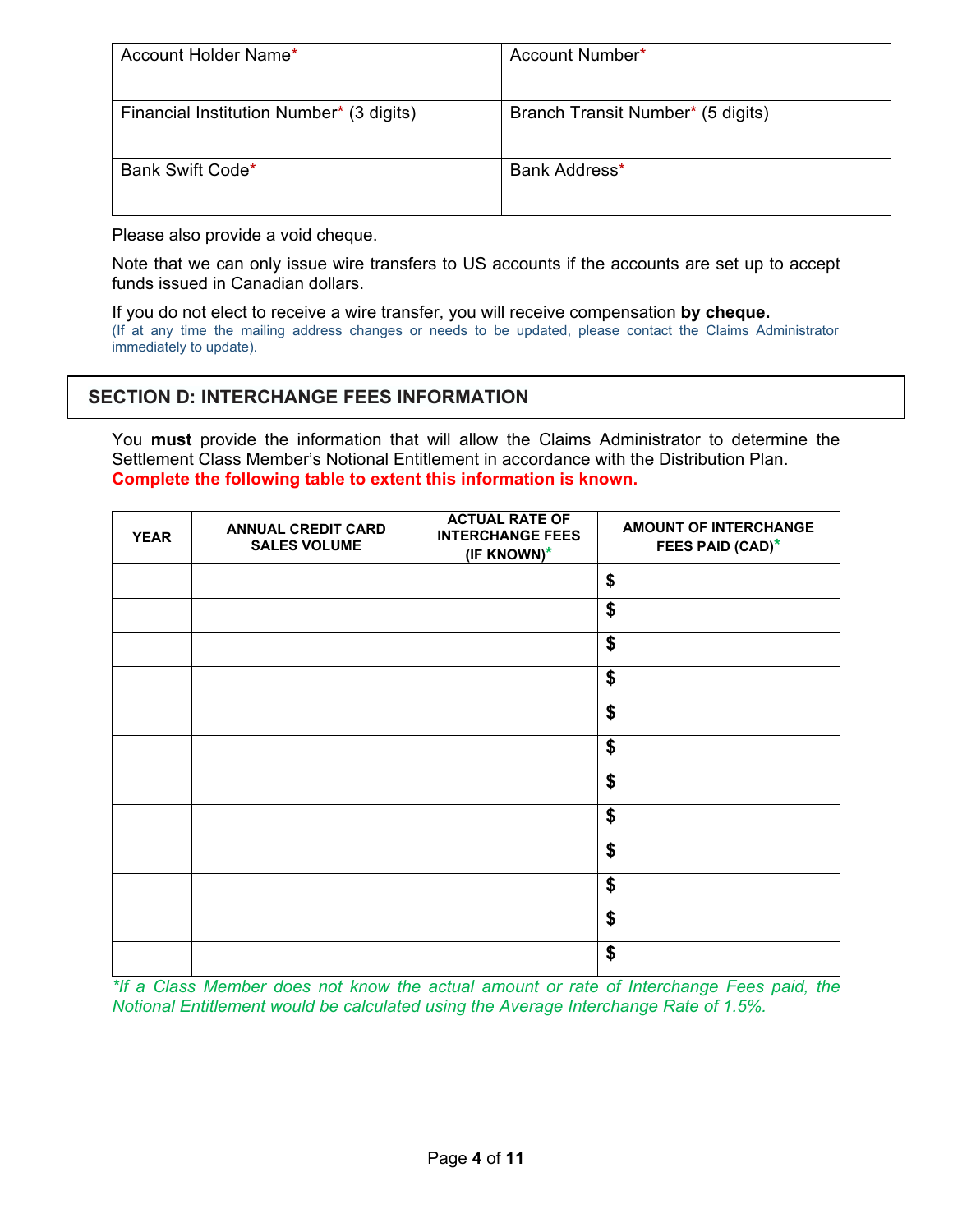## **SECTION E: DOCUMENTATION ATTACHED IN SUPPORT OF THIS CLAIM FOR NON-ISSUERS**

**IMPORTANT:** This section only applies in relation to years during the Class Period in which the Settlement Class Member **DID NOT** issue Credit Cards or co-branded Credit Cards \*Note\* the Claims Administrator anticipates that the majority of Settlement Class Members **Will Not** have issued Credit Cards or co-branded Credit Cards.

Class Members classified as Large Merchants who wish to be eligible to receive more than an Undocumented or Simplified claim payment **must** substantiate their claim.

For each year that a Claimant accepted Credit Cards as payment for goods or services during the Class Period and **DID NOT** issue Credit Cards or co-branded Credit Cards, you must provide documentary proof through either or both:

□ **Option A:** merchant statements, financial statements or historical accounting records that identify Credit Card Sales Volume or payment of Interchange Fees, (but do not include methods of payment other than by Credit Cards such as cash or debit) and/or

□ **Option B:** a declaration and substantiating documentation in the form set out in **Schedule C** (below) to this Claims Form.

If you substantiate your claim in whole or in part with Option B (a declaration), the Claims Administrator may, at its own discretion, request further information from you.

#### **Option A:**

Attach documentary proof identifying Credit Card Sales Volume or payment of Interchange Fees **\* Indicate which years you are attaching supporting documentary proof (Option A)**

**for:**\_\_\_\_\_\_\_\_\_\_\_\_\_\_\_\_\_\_\_\_\_\_\_\_\_\_\_\_\_\_\_\_\_\_\_\_\_\_\_\_\_\_\_\_\_\_\_\_\_\_

**\*Confirm what the documentation that you are submitting with your claim indicates:** 

□ Credit Card Sales Volume during the Class Period;

□ The actual amount of Interchange Fees paid during the Class Period; **AND/OR**

 $\Box$  The rate(s) of Interchange Fees paid during the Class Period.

#### **Option B:**

\*Attach a Declaration and substantiating documents in the form attached as **Schedule "C"** to this Claims Form.

#### \***Indicate which years you are attaching a Declaration (Option B) for:**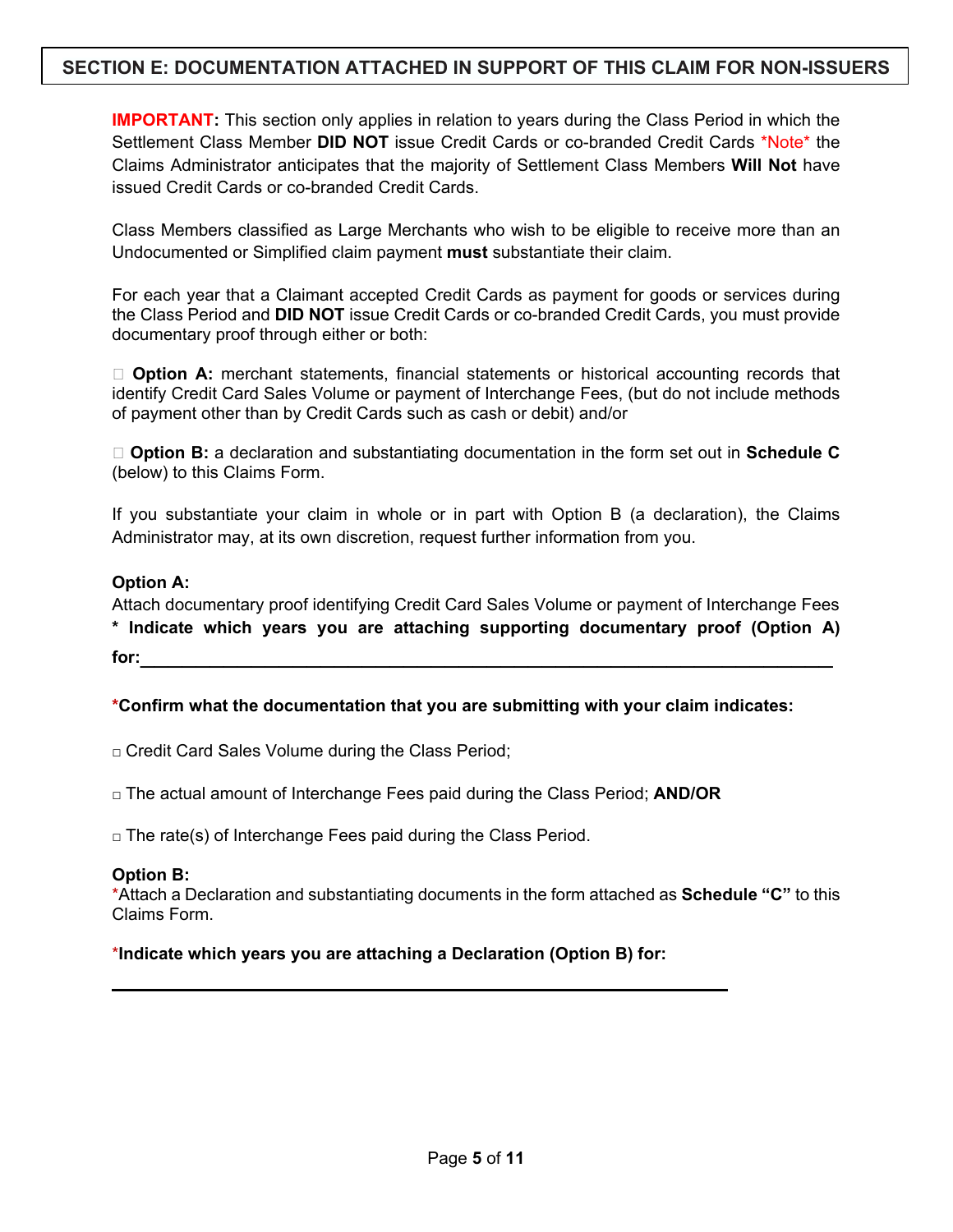## **SECTION F: ISSUERS AND DISCOUNTED INTERCHANGE RATES**

**NOTE**: The Claims Administrator anticipates that the majority of Settlement Class Members will not be issuers and would not have received discounted rates and that therefore the answer to the three questions below will be No.

1. \*At any time during the Class Period did the Merchant issue Credit Cards? \*

□ YES, for years: **OR** □ NO

If yes, Settlement Class Members **must** submit proof showing the amount of Interchange Fees paid and received over the years during the Class Period that they issued Credit Cards.

2. \* At any time during the Class Period did the Merchant issue co-branded Credit Cards?\*

□ YES, for years: **OR** □ NO

If yes, Settlement Class Members **must** submit proof showing the actual rate of Interchange Fees paid over the years during the Class Period that they issued co-branded Credit Cards.

3. \*At any time during the Class Period, did the Merchant receive a discounted rate for Interchange Fees below the average interchange rate of 1.5% per transaction?

□ YES, for years: **OR** □ NO

If yes, Settlement Class Members **must** submit proof showing the actual rate of Interchange Fees paid over the years during the Class Period during which they received a discounted rate.

**IMPORTANT:** If you answered yes to any of these three questions, you must provide information that is sufficient to determine the Settlement Class Member's **actual Interchange Fees** for the relevant time period. This information and any supporting documents will be evaluated by a courtappointed Independent Referee.

**\*If you answered Yes to any of the three questions in this section, confirm what the documentation that you are submitting with your claim indicates:**

 $\Box$  The actual amount of Interchange Fees paid and/or received over the years during the Class Period that the Merchant issued Credit Cards, co-branded Credit Cards or received a discounted interchange rate; **AND/OR**

 $\Box$  The rate(s) of Interchange Fees paid over the years during the Class Period that the Merchant issued Credit Cards, co-branded Credit Cards or received a discounted interchange rate.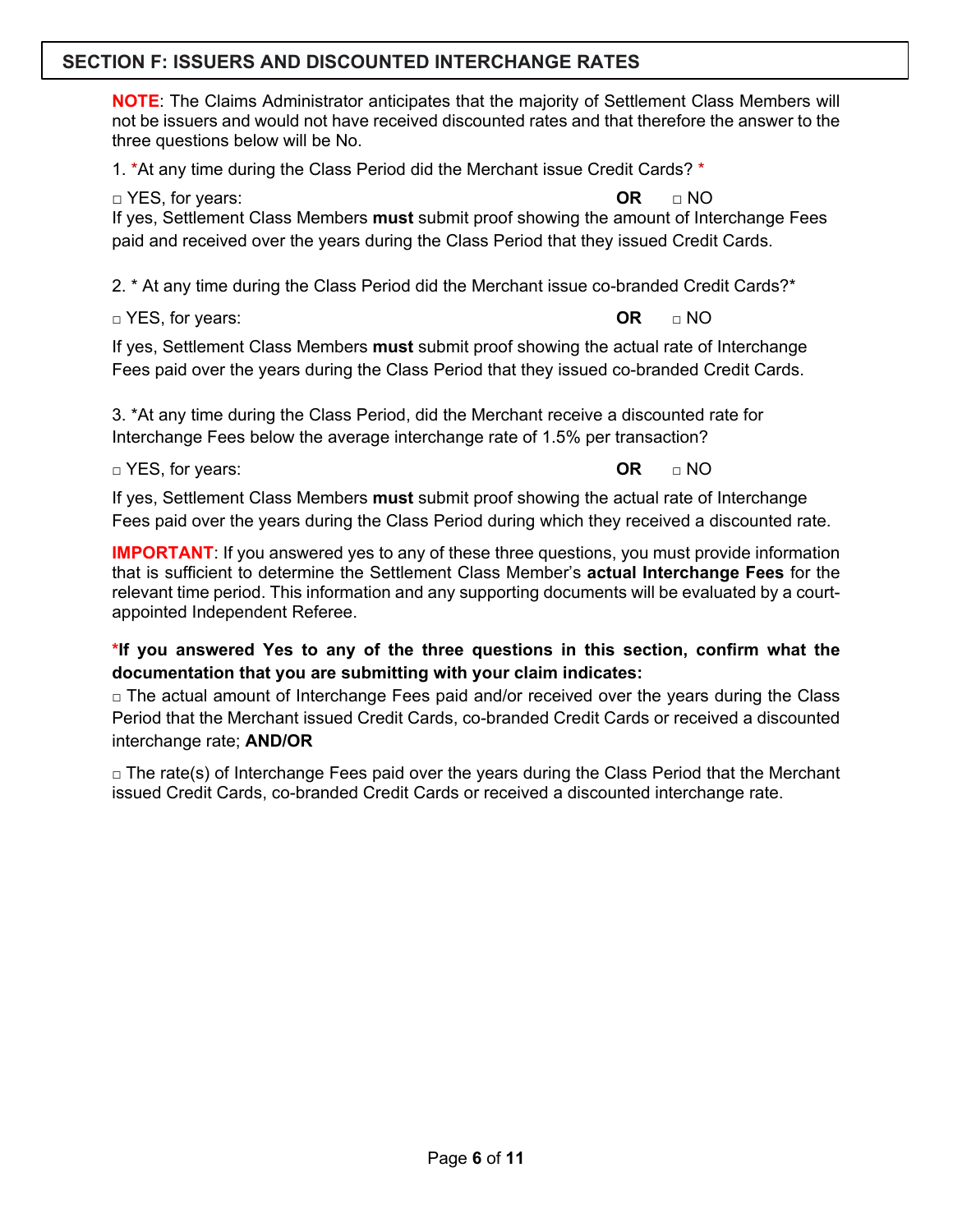### **IMPORTANT: This section applies to all Settlement Class Members Who Wish to Submit Documented Claims**

By completing and submitting this claim form, I declare or affirm, under penalty of law, that the Settlement Class Member for which I am submitting this claim:

□ \*Is a Large Merchant, meaning it collected an average annual revenue of more than \$20 million per year over the class period (**between March 23, 2001 and September 2, 2021)**

Accepted credit cards as payment for goods or services during each of the following years (you **must** check off all the years that apply)**\***;

|--|

| $\Box$ 2002 | $\Box$ 2006 | $\Box$ 2010 | $\Box$ 2014 | $\Box$ 2018 |
|-------------|-------------|-------------|-------------|-------------|
| $\Box$ 2003 | $\Box$ 2007 | $\Box$ 2011 | $\Box$ 2015 | $\Box$ 2019 |
| $\Box$ 2004 | $\Box$ 2008 | $\Box$ 2012 | $\Box$ 2016 | $\Box$ 2020 |
| $\Box$ 2005 | $\Box$ 2009 | $\Box$ 2013 | $\Box$ 2017 | $\Box$ 2021 |

**\***I confirm that the Settlement Class Member or any related entity

#### **□** HAS RECEIVED **OR**

**□** HAS NOT RECEIVED compensation through other proceedings or private out-of-class settlements and/or provided a release in relation to Merchant Discount Fees and/or Interchange Fees paid for accepting Visa Credit Cards and/or Mastercard Credit Cards in Canada;

If the Settlement Class Member has received compensation as outlined above, the total is: **\$\_\_\_\_\_\_\_\_ CAD**

� **\***The Claims Administrator may contact me (as Class Member or representative), for more information and/or to review the claim form. **If you do not check this box, the Claims Administrator may not be able to process your claim for compensation**; **AND**

 $\Box$  \*The information in this claim form is true and correct to the best of my knowledge.

| *Executed on |                        | . |      |          |
|--------------|------------------------|---|------|----------|
|              | Date (Month Day, Year) |   | City | Province |
|              |                        |   |      |          |

 $\_$  , and the contribution of the contribution of  $\mathcal{L}_\mathbf{z}$  , and the contribution of  $\mathcal{L}_\mathbf{z}$ 

**\*** Printed Name **\*** Signature

In order to participate in the Settlement, a Settlement Class Member **must** submit a claim submission to the Claims Administrator **no later than 11:59 pm PST on September 30, 2022.** 

**IMPORTANT**: If the claim form is submitted **by a related entity** (i.e., a parent company claiming on behalf of a subsidiary or affiliate) **or a third-party** on behalf of a Settlement Class Member (i.e., a third-party claims services or a lawyer of their own choosing), you **must** also provide a signed authorization from the Settlement Class Member at the time the claim form is submitted.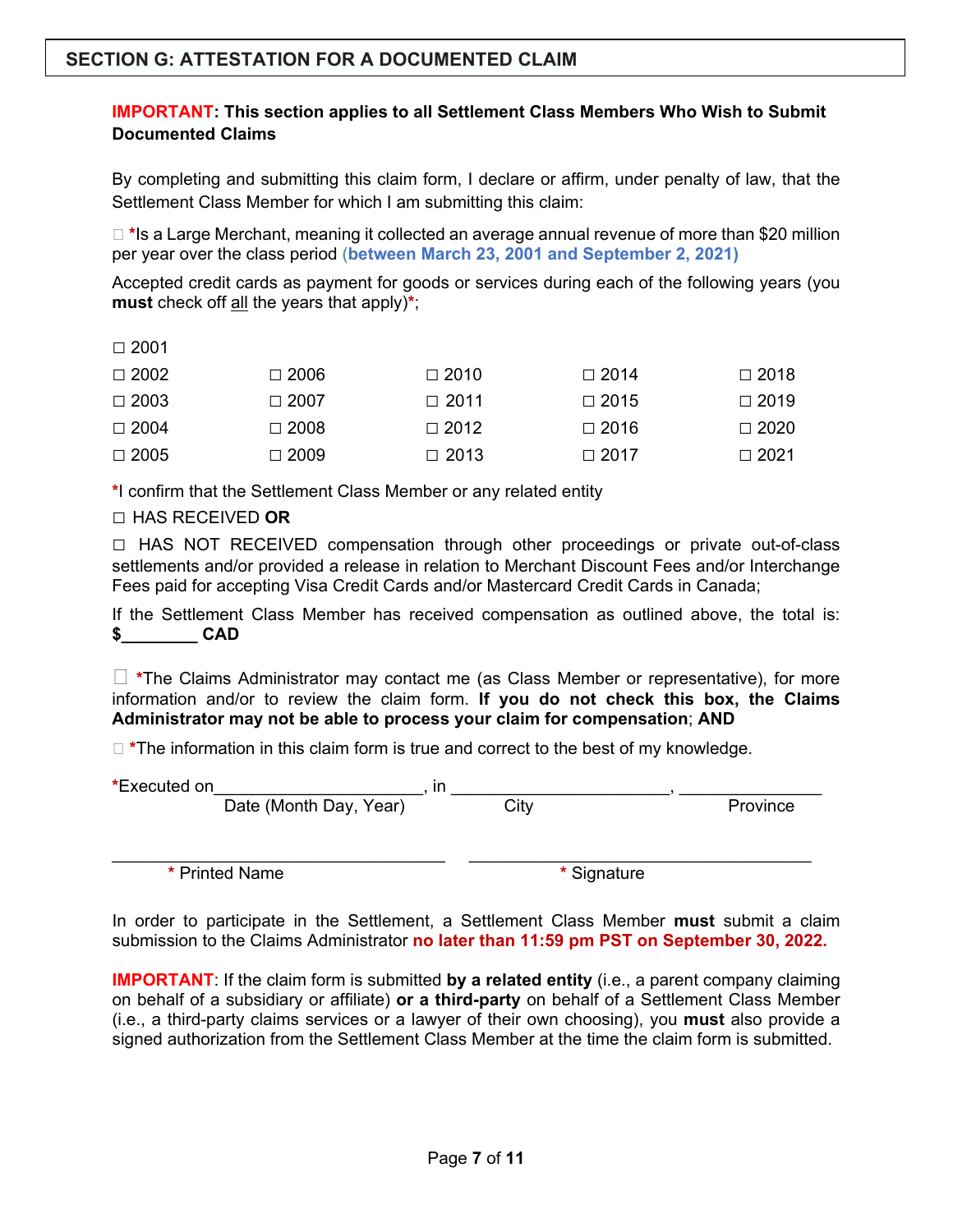## **SECTION H: AUTHORIZATION FOR RELATED ENTITY (SCHEDULE "A")**

**IMPORTANT**: This section (Schedule "A") is to be completed **only** if the claim is being submitted by a parent company on behalf of a subsidiary or affiliate. **This section must be completed by an individual with authority to bind the Settlement Class Member.** 

Contact Information for Person completing this authorization:

| Full Name*        |                                                                                                                                                                                                                                    |
|-------------------|------------------------------------------------------------------------------------------------------------------------------------------------------------------------------------------------------------------------------------|
| Title/Position*   |                                                                                                                                                                                                                                    |
| Complete Address* |                                                                                                                                                                                                                                    |
| Email*            |                                                                                                                                                                                                                                    |
| Telephone number* |                                                                                                                                                                                                                                    |
|                   | the contract of the contract of the contract of the contract of the contract of the contract of the contract of<br>the contract of the contract of the contract of the contract of the contract of the contract of the contract of |

I \_\_\_\_\_\_\_\_\_\_\_\_\_\_\_\_\_\_\_\_\_\_\_\_\_\_\_\_\_\_\_\_\_\_ [name of individual] am authorized to submit a claim in the Canadian Credit Card Class Actions Settlement distribution on behalf of [name of Settlement Class Member

(Merchant)].

 $\Box$  \*I have the authority to bind the Settlement Class Member.

 $\Box$  \*I understand that all communications relating to the claim will be directed towards my representative and that any resulting payment will be issued to my representative.

| *Executed on |                        |      |          |
|--------------|------------------------|------|----------|
|              | Date (Month Day, Year) | City | Province |

**\***Printed Name **\***Signature

\_\_\_\_\_\_\_\_\_\_\_\_\_\_\_\_\_\_\_\_\_\_\_\_\_\_\_\_\_\_\_\_\_\_\_ \_\_\_\_\_\_\_\_\_\_\_\_\_\_\_\_\_\_\_\_\_\_\_\_\_\_\_\_\_\_\_\_\_\_\_\_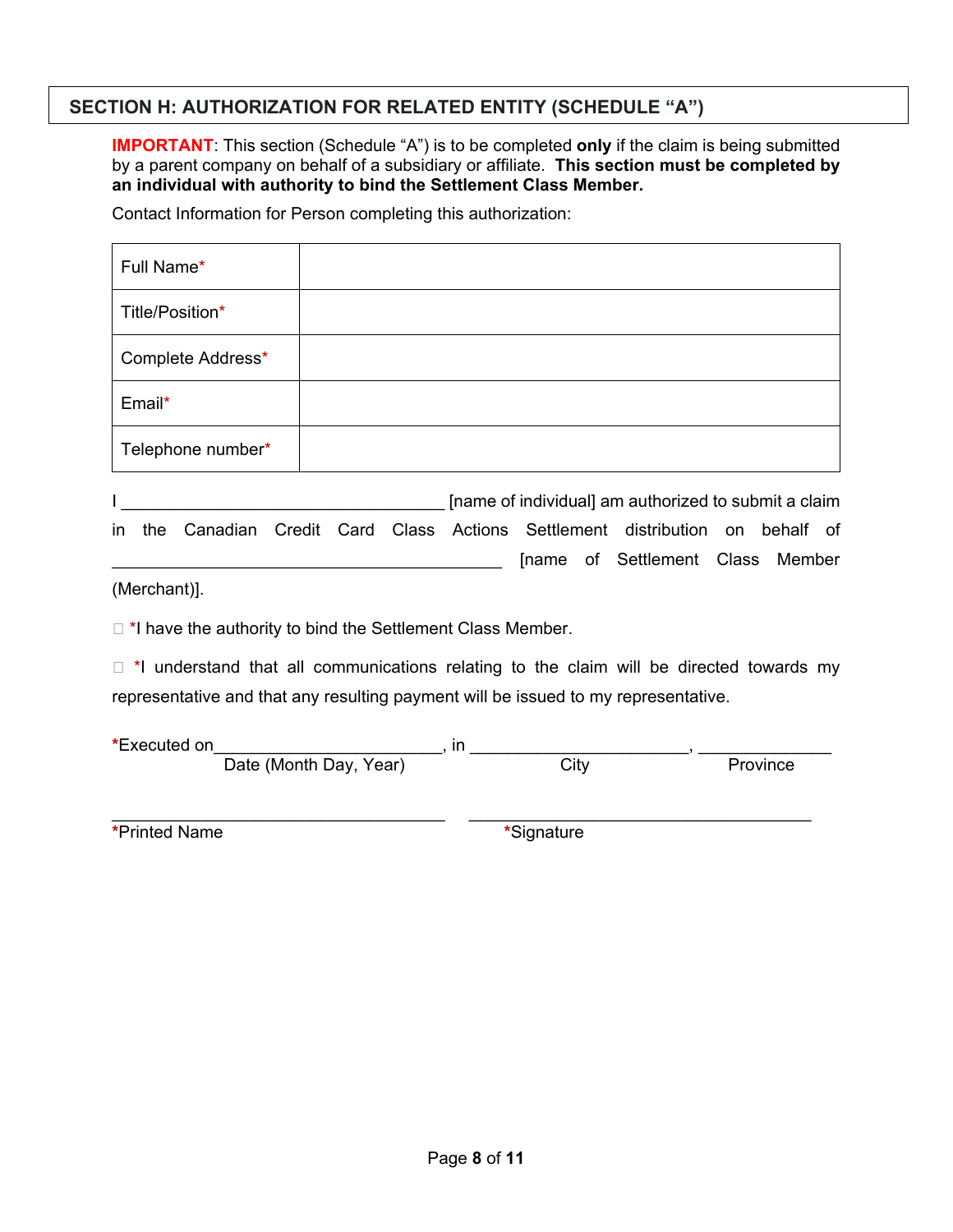## **SECTION I: AUTHORIZATION FOR THIRD-PARTY (SCHEDULE "B")**

**IMPORTANT**: This section (Schedule "B") is to be completed **only** if the claim is being submitted on behalf of a Settlement Class Member by a representative (including a third-party claims service or lawyer of their own choosing). **This section must be completed by an individual with authority to bind the Settlement Class Member.**

Contact Information for Person completing this authorization:

| Full Name*                                                                        |  |  |                                                      |  |    |
|-----------------------------------------------------------------------------------|--|--|------------------------------------------------------|--|----|
| Title/Position*                                                                   |  |  |                                                      |  |    |
| Complete Address*                                                                 |  |  |                                                      |  |    |
| Email*                                                                            |  |  |                                                      |  |    |
| Telephone number*                                                                 |  |  |                                                      |  |    |
|                                                                                   |  |  | [name of individual] am authorized to submit a claim |  |    |
| Canadian Credit Card Class Actions Settlement distribution on behalf<br>in<br>the |  |  |                                                      |  | of |

(Merchant)].

□ \*I understand that the claims' filing process was designed to enable Settlement Class Members to submit claims without the assistance of an agent and that the Settlement Class Member can contact the Claims Administrator at no charge to ask questions about the claims filing process.

[name of Settlement Class Member

 $\Box$  \*I have reviewed the information to be submitted by my representative as part of the claim form, including documentation supporting Credit Card Sales Volume and/or Interchange Fees paid.

□ \*I can attest based on personal knowledge that the information to be submitted by the representative on behalf of the Settlement Class Member, including documentation supporting total Credit Card Sales Volume and Interchange Fees paid, accurately reflects the business records of the Settlement Class Member.

� **\***I understand that all communications relating to the claim will be directed towards my representative and that any resulting payment will be issued to my representative.

□ \*I have the authority to bind the Settlement Class Member.

| *Executed on         | ın                     |            |          |  |
|----------------------|------------------------|------------|----------|--|
|                      | Date (Month Day, Year) | City       | Province |  |
|                      |                        |            |          |  |
| <b>*Printed Name</b> |                        | *Signature |          |  |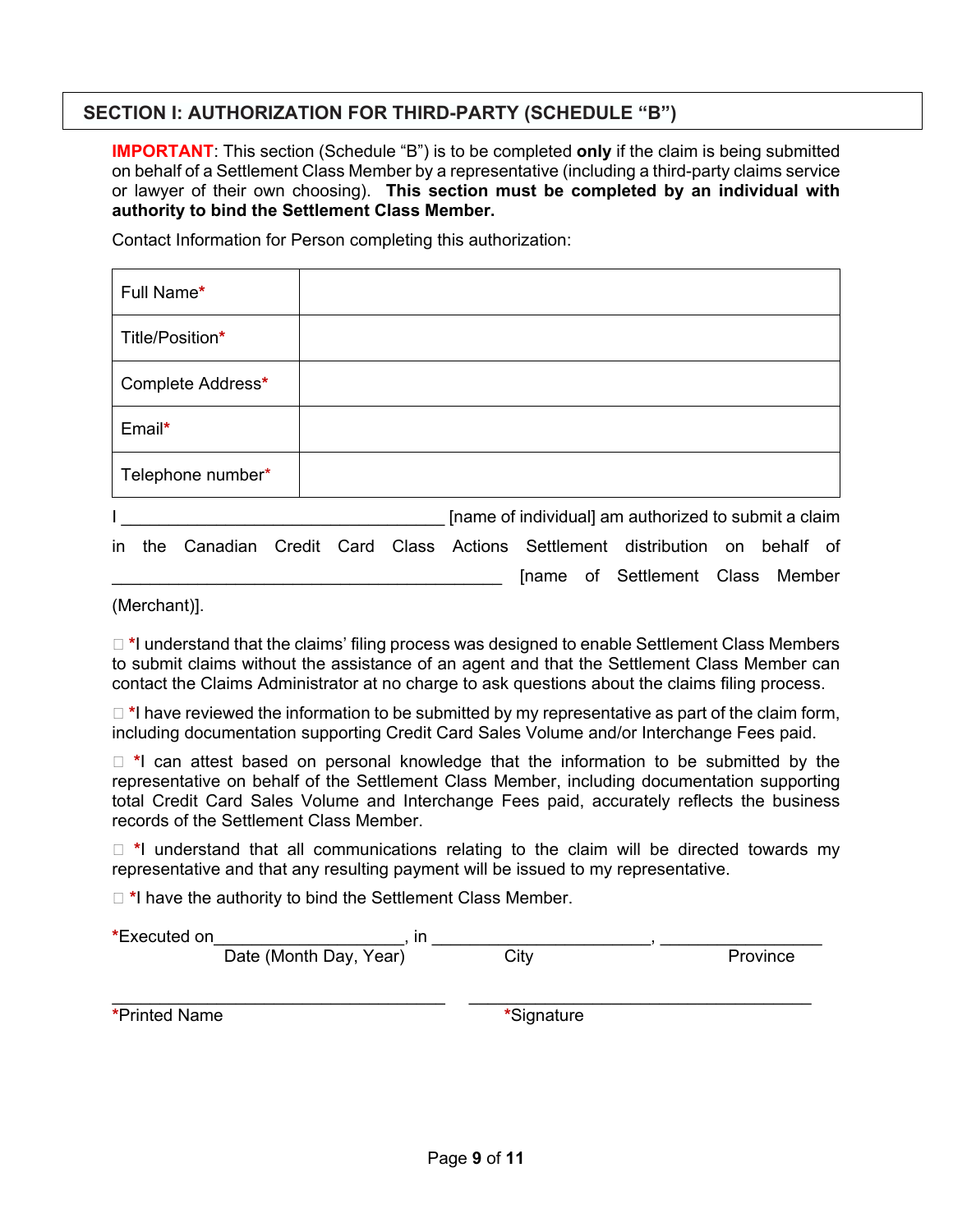## **SECTION J: DECLARATION REGARDING CREDIT CARD SALES VOLUME, INTERCHANGE FEES PAID, AND/OR APPLICABLE INTERCHANGE RATES (Schedule "C")**

**IMPORTANT:** This section (Schedule "C") is to be completed only if the claim is being supported in whole or in part by a declaration (see Part E, Option B). **This declaration must be sworn or affirmed by the Settlement Class Member or an officer, director or employee of the Settlement Class Member.**

#### **Part A: Declaration**

Contact information for declarant:

| Full Name:*           |  |
|-----------------------|--|
| Title/Position:*      |  |
| Complete<br>Address:* |  |
| Email:*               |  |
| Telephone<br>Number:* |  |

#### **IMPORTANT**:

- You **must** provide the source of the information provided in this declaration. This can either be yourself, another person or a document;
- Any extrapolations for years where sales data is **not** available must reflect realistic annual Credit Card Sales Volume and should be supported by actual business records during the Class Period.
- You **must** clearly set out any data points or metrics used to calculate the annual Credit Card Sales Volume during the Class Period.
- If you are extrapolating Credit Cards Sales Volume based on records for part of the Class Period, you **must** provide the basis of the extrapolation and proof that the Class Member was fully operational during the Class Period.

□ **\***By checking this box, I declare or affirm, under penalty of law, that to the best of my knowledge the following information regarding credit card sales volume, interchange fees and/or interchange rates of the Settlement Class Member is true and correct and to the extent the information is not within my personal knowledge, I believe it to be true: